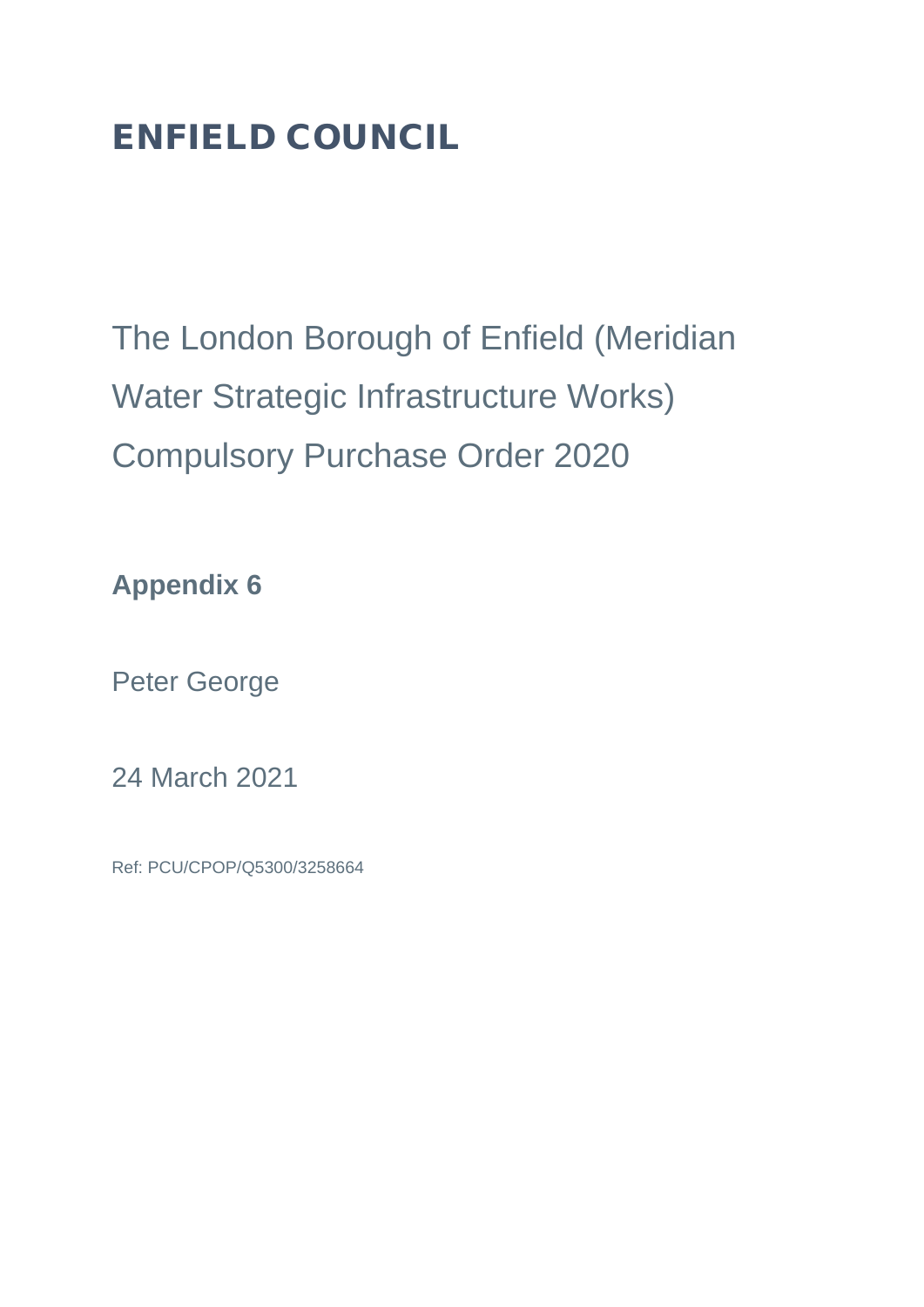## **Creating a lifetime of opportunities in Enfield**

Enfield Corporate Plan 2018-2022



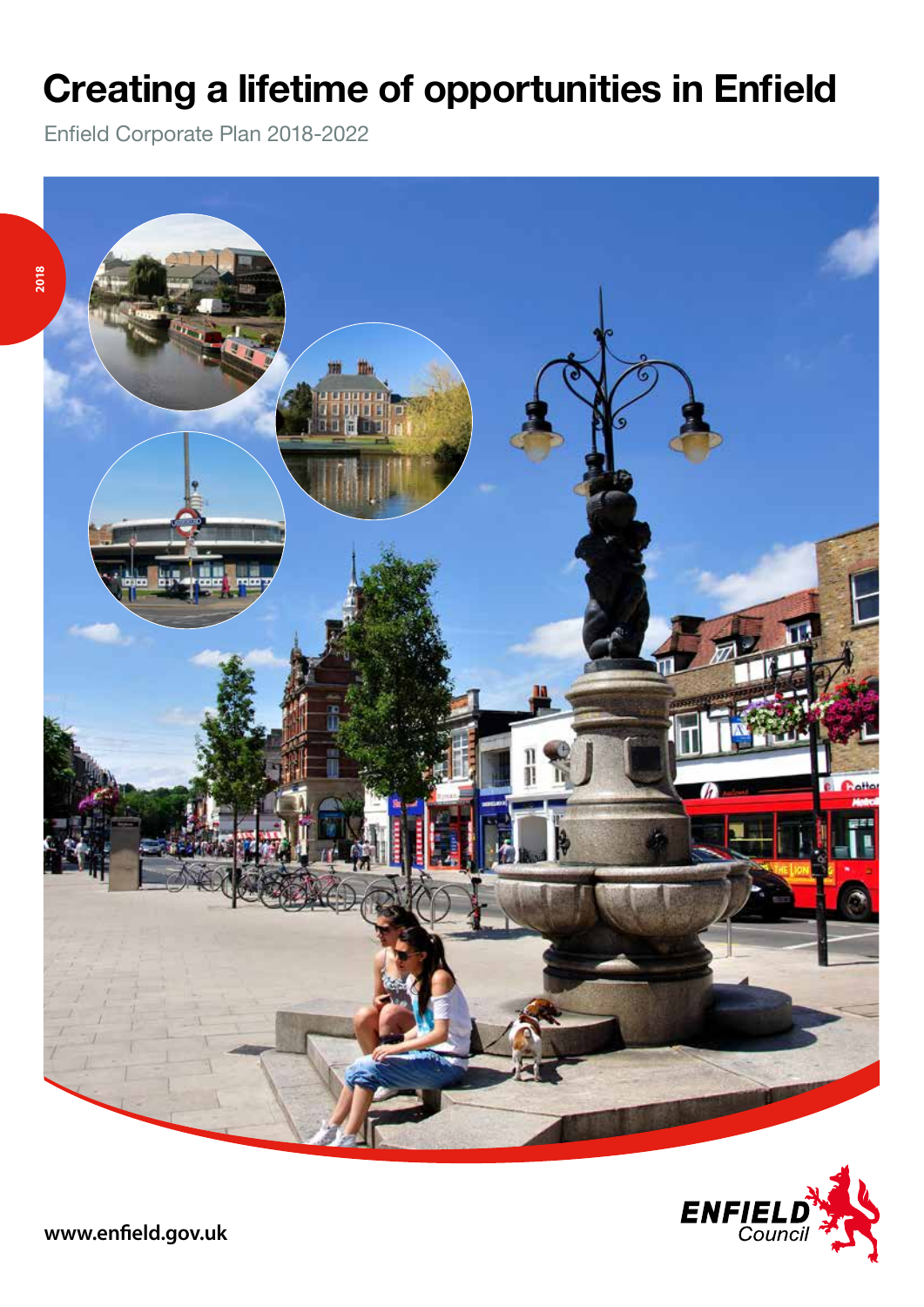## **CONTENTS**

| BUILD OUR LOCAL ECONOMY TO CREATE A THRIVING PLACE 12 |  |
|-------------------------------------------------------|--|
|                                                       |  |
|                                                       |  |
|                                                       |  |
|                                                       |  |
|                                                       |  |
|                                                       |  |



# **FOREWORD**

**I am honoured to have been elected as Leader of Enfield Council and look forward to building on the achievements that have been made in recent years, working together with my colleagues and the wider community to make Enfield a better place for everyone.** 

Enfield has many strengths and is full of potential, we have a young and growing population; an emerging and strengthening business sector; an ambitious regeneration and housebuilding programme; and an attractive natural environment with over 100 parks. Sustained by committed council staff and effective partnership working, this progress has been made in spite of continuing austerity and ongoing reductions in local government funding.

In this new plan, we set out Enfield Council's vision, aims and priorities for the next four years. The Council will continue to play a full part in supporting our Borough to move ahead. By prioritising our objectives, continuing to manage our resources effectively and exploring new and innovative ways of providing services, we will deliver real improvements to the lives and wellbeing of our residents. Over the next four years we will continue with our regeneration programme and seek new ways to accelerate our affordable housing provision and council homes to create vibrant new communities.

We want to make Enfield a place where people feel safe in their homes and when they are out and about in the Borough. We will work with the Mayor of London, the Police and other partners to deliver initiatives that increase feelings of security, tackle crime, and develop community resilience. The Council will play its part in supporting young people and help to engage them in positive activities.

Running through everything the Council is going to do is a commitment to reducing the inequality experienced by people across the Borough. We will protect our most vulnerable residents and work to improve the health, education and skill levels to enable everyone to fulfil their potential.

The Council, in common with all local government, has changed significantly in recent years and this transformation will carry on. We will regularly review our role, our services and the ways they are delivered in response to the challenges we face. What will not change is our commitment to having the best interests of Enfield's residents at the heart of everything we do.

**Councillor Nesil Caliskan** Leader of Enfield Council cllr.nesil.caliskan@enfield.gov.uk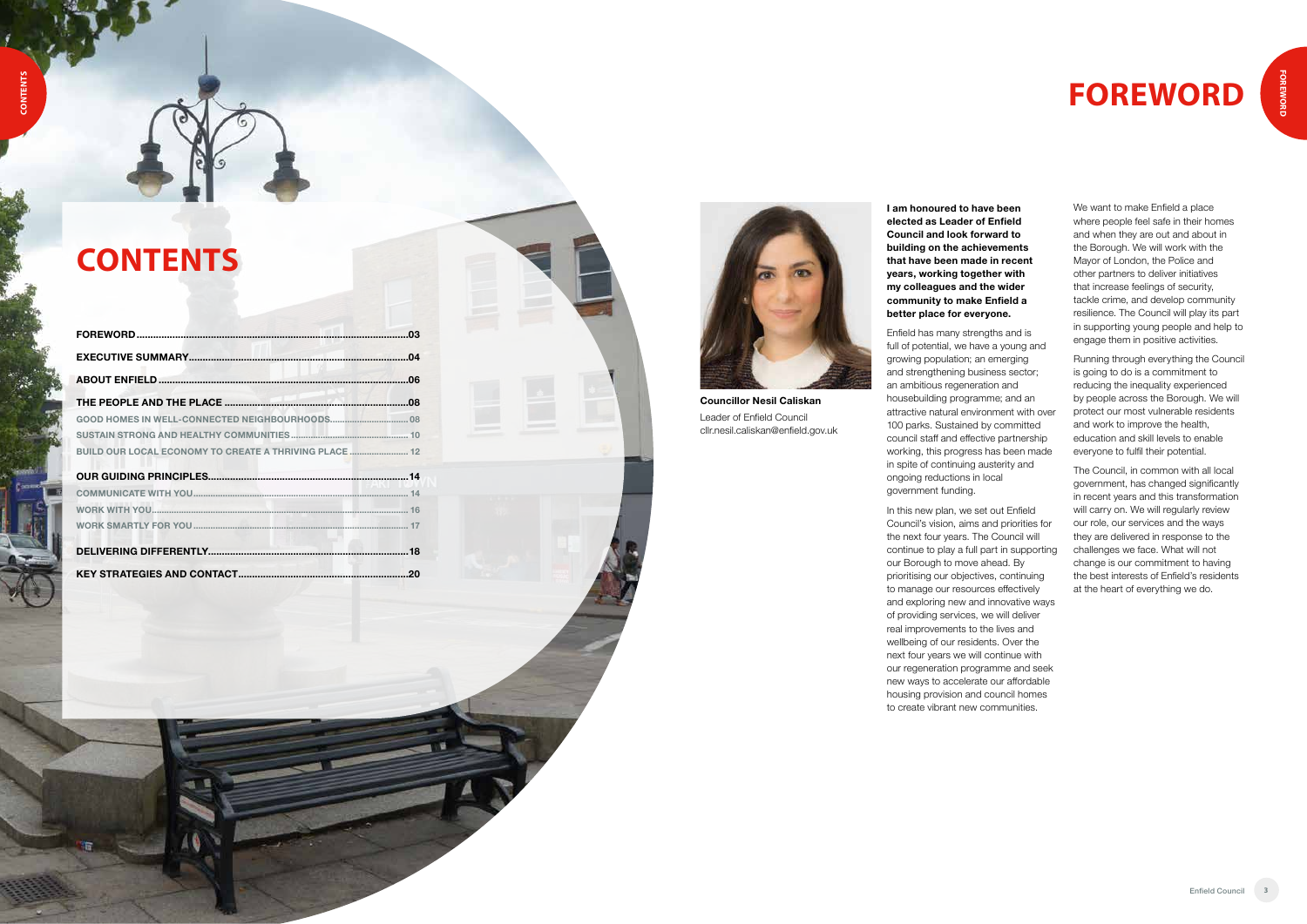Corporate Plan Framework – Creating a lifetime of opportunities in Enfield **CALCE A CONSERVERTIES IN ENTIELD**<br>CREATING A LIFETIME OF OPPORTUNITIES IN ENTIELD

## **EXECUTIVE SUMMARY ENFIELD CORPORATE PLAN 2018-2022**



### **Communicate with you**

### **Good homes in well-connected neighbourhoods**

### **Work with you**

### **Build our local economy to create a thriving place**

- Continue our pioneering approach to regeneration to create thriving, affordable neighbourhoods and places.
- Increase the supply of affordable, quality housing options for ownership, social rent and private rent.
- Drive investment in rail, roads and cycling infrastructure to improve connectivity and support economic development.
- Create an enterprising environment for businesses to prosper with world-class digital infrastructure and access to the right skills and networks.

### **Work smartly for you**

- Be responsive, effective and consistent in our communications with residents.
- Listen carefully to what our residents need and use this information to improve our services.
- Promote Enfield widely to ensure that the Borough receives the maximum benefit from national, regional and sub-regional programmes.



- Be honest about what we can deliver and provide advice when we are not able to.
- Engage with residents to measure and evaluate our services.
- Collaborate across the Borough and beyond to develop new ways of working.
- Value the workforce across the Borough and enable them to deliver services effectively and efficiently.



 Work with local businesses and partners to develop a strong and competitive local economy and vibrant town

 Support residents to take more responsibility and play a greater role in developing active and safe communities.

- centres that benefit all residents.
- 
- 
- enjoy from childhood to old age.

 Enable people to reach their potential through access to high quality schools and learning; and create more opportunities for training and employment.

 Embrace our diversity, culture and heritage and work on reducing inequalities to make Enfield a place for people to

Manage resources smartly and reinvest income wisely to

- deliver excellent value for money.
- for residents.
- 

 Develop new partnerships across the public, private, voluntary and community sectors to deliver better outcomes

 Increase access to digital services and transactions and make better use of data to understand the needs of our residents.

## **OUR GUIDING PRINCIPLES We will:**



## **THE PEOPLE AND THE PLACE Delivering for everyone in Enfield over the next four years:**



### **Sustain strong and healthy communities**

- Protect those most in need by continuing to deliver the services and safeguarding measures they rely on.
- Work smartly with our partners and other service providers so that as many people as possible are able to live independent and full lives.
- Build measures into all our strategies and projects that will help improve public health and people's wellbeing.
- Work with partners to make Enfield a safer place by tackling all types of crime and anti-social behaviour; and protecting the local urban and green environment.

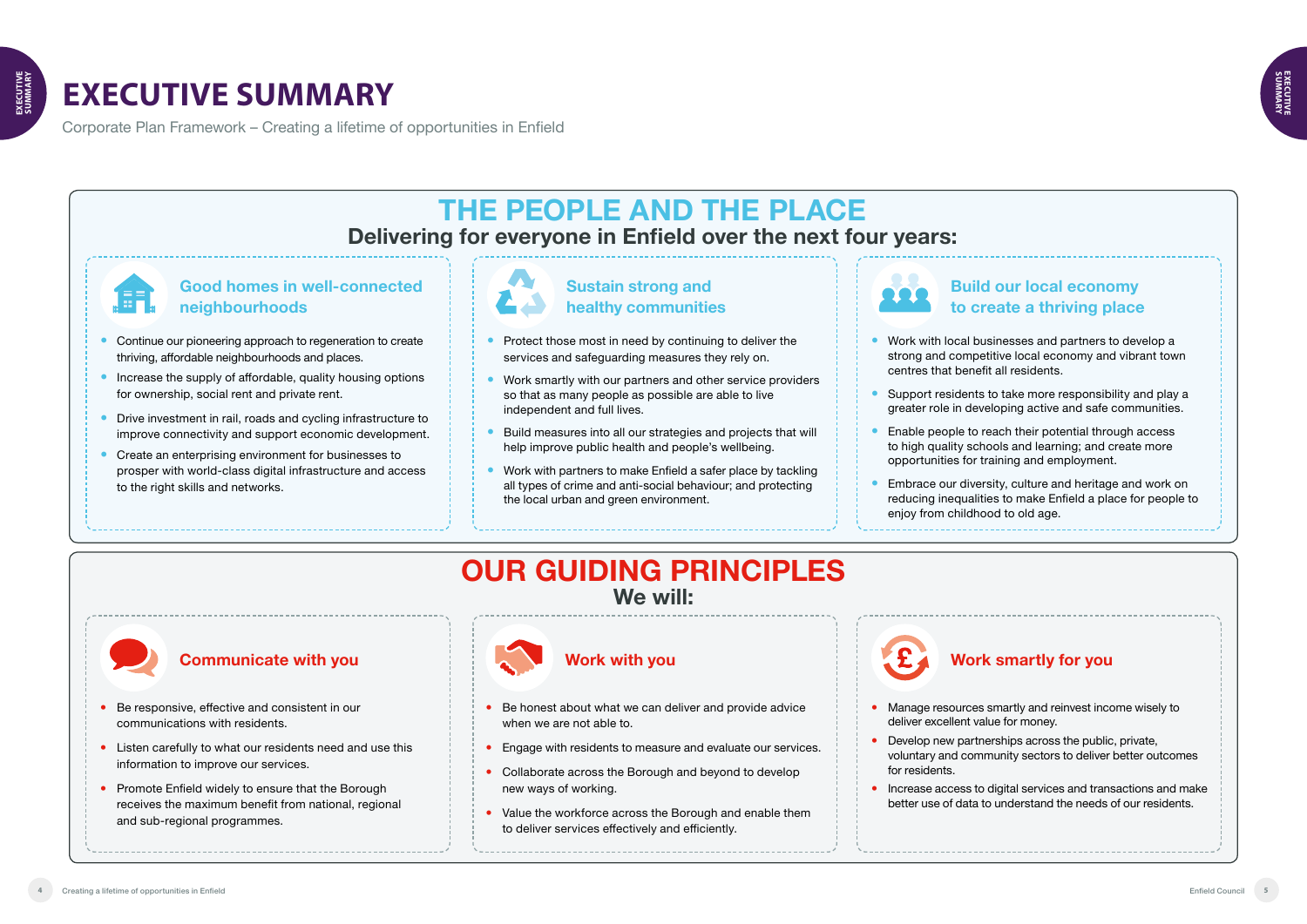## **ABOUT ENFIELD**





Source: Various sources from Enfield Council.





- 
- 



- 
- 
- 
- 
- 

- 
- 







## **Communities**

- 5th highest population in London with 332,127 residents
- 23% of population under 16 (London average 20.5%)
- 13% of population 65 and over (London average 11.5%)
- 35% of residents born overseas
- 178 languages or dialects spoken including Turkish, Somali, Polish, Bengali, Albanian and Greek M25
- 12th most deprived borough in London
- 10 out of 21 wards among the 20% most deprived in England
- 22% of children under 20 live in low income households

- 59% of residents own their own home
- 17% of homes are rented from the Council and/or Housing Associations
- 9th cheapest borough in London to rent
- 1,900 homes a year needed to keep up with projected population growth



## **Housing**

- 58,000 children in education
- Soil Association 'Silver Food for Life' award recognising the quality and healthiness of school meals
- 21% of pupils achieve AAB or better at A-Level
- 97% of schools rated good or outstanding by Ofsted

- 18 railway stations with a total of 21m entries and exits per year
- 41 day bus routes, 7 school-day only services and 6 night bus routes
- 80% of car trips in Enfield are of cycle-able length

## **Health**

- 3 theatres Dugdale, Chickenshed and Millfield
- 17 libraries
- Museum of Enfield in Dugdale Centre
- 479 listed buildings
- Forty Hall Grade I listed Jacobean Mansion House includes museum and extensive grounds
- 22 conservation areas
- 5 registered parks and gardens
- Tottenham Hotspur FC training complex located in north east Enfield
- Queen Elizabeth II Stadium hosts home matches of Enfield Town FC, along with other events
- Lee Valley Athletics Centre accessible for community and athlete use
- 4 leisure centres, pool and bowls hall
- Gap between life expectancy and healthy life expectancy still wide – 15 years for men and 20 years for women living in poor health.
- 61% of adults overweight or obese
- 42% of children overweight or obese by 10/11 years old
- Smoking rates in the young Turkish population are 28% higher than the Enfield average (13%)



## **Transport**

**SOUTHGATE** GREEN

ENFIELD **HIGHWAY** 

LOWER **EDMONTON** 

 $\epsilon$ EDMONTON **GREEN** 

 4 Underground stations on the Piccadilly line with 15.2m entries and exits per year

 $\geq$  DAI MERS GREEN

**CREWS** HILL

NEW **SOUTHGATE** 

**COCKFOSTERS** 

## **Economy**

- 69% of working age residents employed
- 15% health, human and social care activity jobs (London average 10%)
- 5.5% construction jobs (London average 3.5%)
- 5% manufacturing jobs (London average 2%)
- 92.6% of companies in Enfield are 'micro' businesses with 0-9 employees

## **Heritage and Culture**

**ENFIELD**

## **Environment**

- London's most northerly borough
- Covers 31.7 square miles
- 40% of Borough designated as Green Belt
- 130 parks and open spaces
- 113 play areas for children (including housing sites)



SOUTHGATE

TOWN

ENFIELD LOCK

**CHASE** 

**HIGHLANDS** 

**WINCHMORE HILL** 

**BOWES** 

PONDERS END

JUBILEE

UPPER EDMONTON

**SOUTHBURY** 

**TURKEY STREET** 

HILL PARK

GRANGE BUSH

HADLEY WOOD

> ENFIELD TOWN

HILL

Making the most of Enfield's potential

হ্যালো  $CZR, R$ MERHABA Përshëndetje Is ka warran



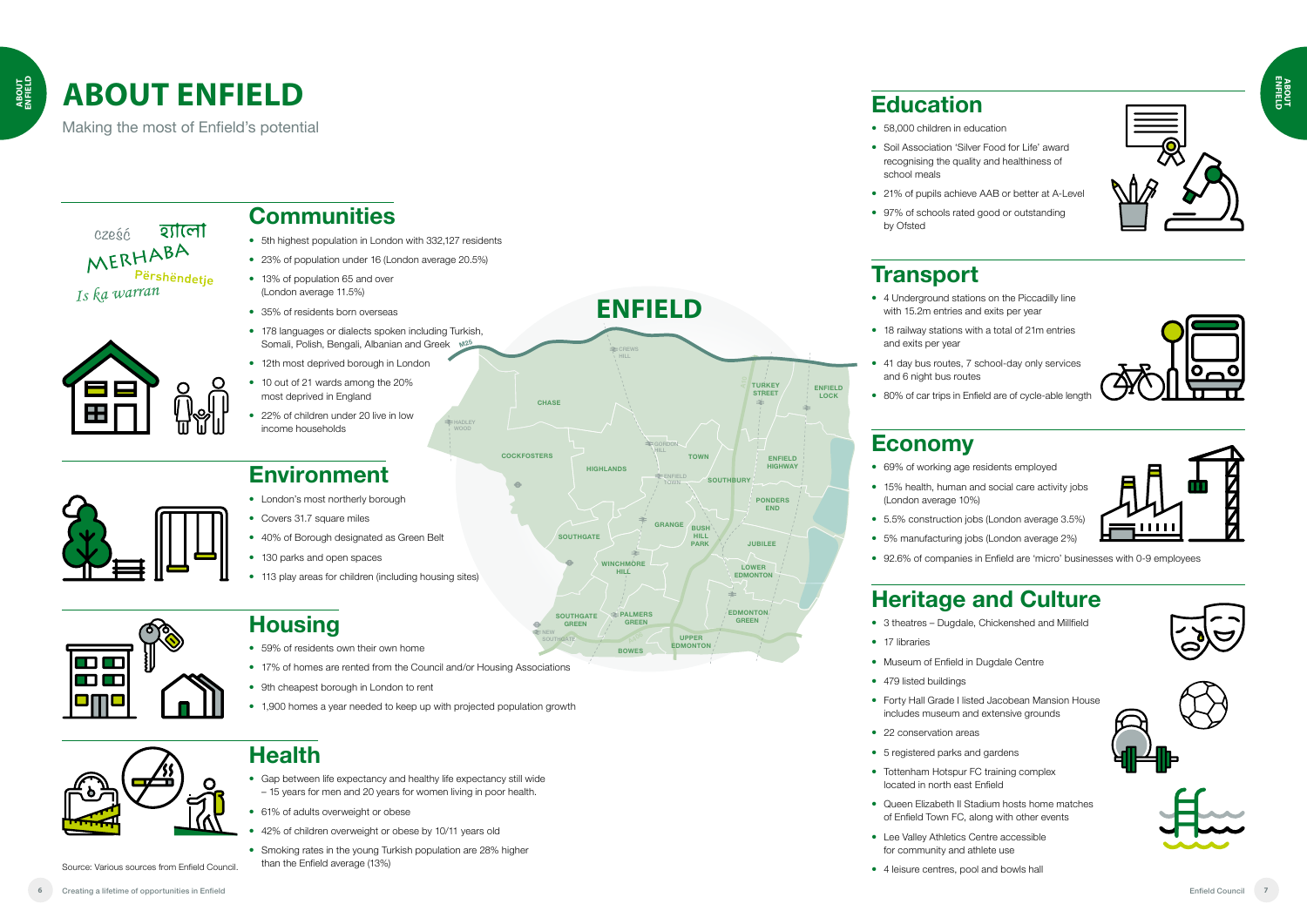### **INNOVATION HUB FOR BUSINESSES**

As London's second largest industrial location and manufacturing employment corridor, Enfield is already a powerhouse in food and drink, logistics, construction and manufacturing.

Now the Borough has the opportunity to become an innovative and collaborative environment for creative, green, digital and low carbon technologies. Estates such as Brimsdown Business Estate and Montagu Industrial Estate are being transformed into state-of-the-art spaces for exciting businesses such as the Camden Town Brewery, which has opened its second brewery in Enfield.

- **Maximising development** opportunities around well-connected transport locations.
- **•** Ensuring that health needs are built into housing, infrastructure and service design to improve wellbeing and encourage active lifestyles.
- Delivering initiatives to improve standards in the private rented sector and tackle roque landlords.
- Working with local authorities across the Local London sub-region to promote long-term growth which benefits everyone.



# **THE PEOPLE AND THE PLACE**

Good homes in well-connected neighbourhoods

### **We will:**

**Deliver regeneration to create thriving, affordable neighbourhoods and places by:**

- Delivering planned housing renewal and estate regeneration programmes.
- Reducing reliance on temporary accommodation by offering a range of housing options including for those on lower incomes.
- Working with the public and private sector to deliver decent, safe housing that meets residents' needs.
- Developing high quality supported accommodation for older people, people with learning and/or physical disabilities, and mental health issues to promote independent living.

- Reducing congestion, improving air quality and encouraging people to walk and cycle through the continued implementation of Cycle Enfield and associated active travel programmes.
- Promoting the early delivery of fourtracking of the West Anglia Mainline to increase rail capacity and prepare for Crossrail 2.
- Contributing to the Crossrail 2 business case and campaigning for the release of Strategic Industrial Land (SIL) to secure sites for housing.
- Working with central government, the GLA and other partners to develop infrastructure that will help to deliver significant economic growth, new homes and healthpromoting environments.

**Increase the supply of affordable housing including ownership, private rent, council housing and other social rent by:**

- Creating places to live, work and enjoy, and boosting the nighttime economy by encouraging communities, businesses and developers to invest in vibrant and attractive town centres.
- Working with the private sector to drive economic development and help new and innovative businesses to settle in Enfield – with a special focus on Meridian Water.
- Creating high-skilled and better paid jobs and opportunities, and ensuring residents have the skills to access the job market at all levels.
- Investing in excellent IT and digital infrastructure including full fibre connectivity that benefits both businesses and residents.

We will deliver much needed new homes and jobs across the Borough as part of several large-scale regeneration schemes.

### **Drive investment in rail, roads and cycling infrastructure to improve connectivity and support economic development by:**

### **Create an enterprising environment for businesses to prosper with world-class digital infrastructure and access to the right skills and networks by:**

### **PIONEERING REGENERATION Creating thriving and sustainable communities**

**CASE STUDY**





A brand new rail station at Willoughby Lane will also be delivered, due to be completed in 2019.

By 2026, over 1,000 new homes will be built at Ponders End. Of these, 167 homes will be delivered as part of the £40m Electric Quarter redevelopment, which will also include shops, community space, a

### **CYCLING IN ENFIELD Investing in safe, active travel**

80% of car trips in Enfield are of cycle-able length yet less than 1% of total journeys are made by bike – meaning the Borough has one of the lowest cycling rates in London.



When asked what would encourage residents to cycle more, their number one response was safer cycle routes.

We are transforming the Borough by creating over 40km of safe and secure cycle routes to better connect our high streets and town centres and the amenities they offer.

Public realm improvements will benefit the whole community whilst cycle routes will offer a convenient, healthy and environmentally friendly travel option.

replacement library and public realm improvements.

The Alma Estate is over 50 years' old and in need of modernisation. Supported and designed by residents of the estate, the £150m redevelopment will deliver 993 new homes, jobs, shops, a host of community facilities and green spaces and public realm improvements.

The development will take 10 years to complete.

There is also a full programme of activities including cycle training, bicycle maintenance workshops, community bike markets and guided bike rides to encourage people to get on their bike. The project is being delivered in phases, with a series of major projects across the Borough complete by 2021. Once this initial network is in place, our ambition is to generate a five-fold increase in cycling levels, enabling approximately 25,000 daily journeys by bicycle.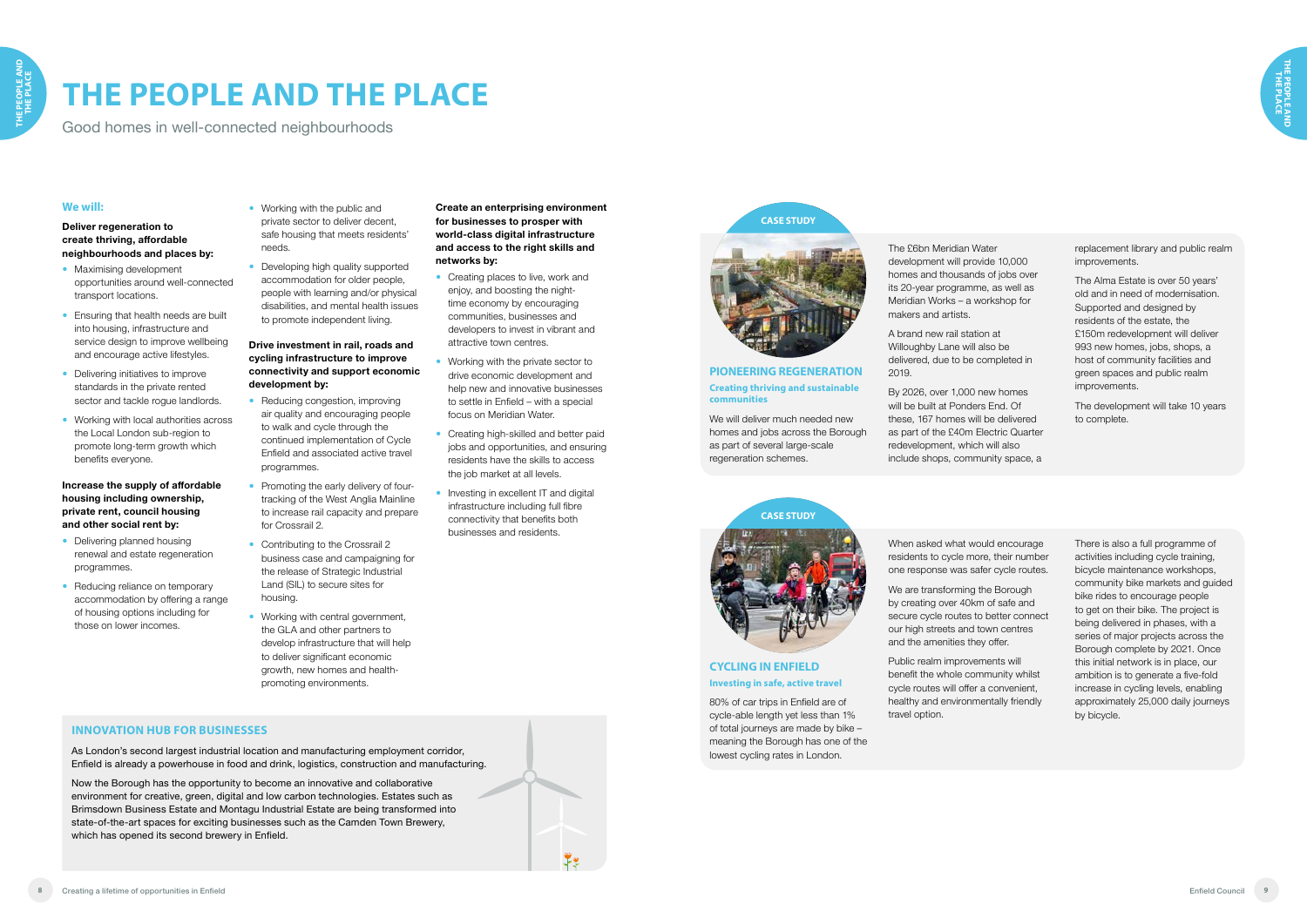# **THE PEOPLE AND THE PLACE**

Sustain strong and healthy communities

### **We will:**

**Protect those most in need by continuing to deliver the services and safeguarding measures they rely on by:**

- Collaborating with mental health services to ensure the most vulnerable are able to access services when they need them.
- Continuing to deliver a range of initiatives that help to prevent or reduce homelessness.
- Working with the Police and other partners to make Enfield a safer place to live, work and study whilst ensuring a robust response to crime.
- Prioritising vulnerable children, young people and families, and engaging with communities on decision making so that services can be targeted where they are most needed.
- Engaging with adults at risk of abuse or neglect to ensure they receive the personalised support they need to live happy, fulfilled lives.

- Working with other public sector organisations, housing associations and the Citizens Advice Bureau, and with the voluntary sector to ensure services that residents need are delivered as efficiently and effectively as possible.
- Developing prevention and early intervention measures to promote independent living and wellbeing.
- **Engaging with our health and voluntary** sector partners to ensure people with mental health problems, learning and/or physical disabilities, and older people can access health and social services and lead independent lives for as long as possible.

• Improving services for young people, including young offenders to reduce youth crime, improve health and wellbeing, increase active participation in education, employment and training, and build confidence.

**Work smartly with our partners and other service providers so that as many people as possible are able to live independent and full lives by:** 

- **Ensuring that improving the** public's health is a priority and that addressing long-term public health challenges such as obesity remain high on the agenda despite continuing financial challenges.
- Delivering a 'Health in all Policies' approach that gives due-consideration to health in decision-making across all policy and service areas.
- Involving partners, residents and the voluntary sector in the development and delivery of projects to tackle health challenges and encourage behaviour change.
- Working directly with care leavers to improve access to and engagement with adult mental health support services.

- Reducing our carbon footprint and improving air quality by investing in renewable energy and recycling.
- Maintaining and improving our parks and green spaces, and keeping our streets and public spaces clean, safe and tidy.
- Enhancing our very successful leisure centres and promoting a range of physical activities for people of all ages.
- **Continuing to develop work with our** partners and communities to tackle crime, with a particular focus on serious youth violence.



### **Build measures into all our strategies and projects that help improve people's health by:**

### **Work with partners to protect the local urban and green environment and make Enfield a safer place through tackling all types of crime and anti-social behaviour by:**

- Safe and able to protect themselves from abuse and neglect.
- Treated fairly and with dignity and respect.
- Protected when they need to be.

**SAFER ESTATES POLICING TEAMS** 

**Making Enfield a safer place to live**

Since 2016, the Safer Estates Policing Teams have been patrolling five priority council estates in the Borough – The Shires, Ayley Croft,



Joyce Avenue and Snells Park, and Moree Way and Lytchet.

The teams have been working closely with the Council's Community Safety Unit, sharing information and resources and making environmental improvements such as putting up fencing to protect residents from crime. To date, they have made 571 arrests for a wide range of suspected offences including murder, road traffic offences, drug possession and supply, and possession of a weapon.

The teams have also been tackling the problem of prostitution – their efforts resulting in a reduction in



### crime and anti-social behavior, as well as fewer reports of robbery, assault and sexual offences.

Other initiatives led by the Council's Community Safety Unit that are contributing to the safety of those living, working and studying in the Borough, include a campaign to tackle violence against women, issuing Criminal Behaviour Orders against anti-social behavior, providing safety visits to previous offenders, delivering engagement activities for young people, and the installation of CCTV.

### **HEALTH IN ALL POLICIES (HIAP) Making health a priority in decision making**

Long-term conditions such as diabetes, arthritis and heart failure, which can be managed but not cured, account for 70% of the NHS budget. However, over 50% of these could be avoided through changes to people's lifestyles.

Health in All Policies (HIAP) is an approach that seeks to ensure that the Council is doing all it can to create and improve people's physical and social environments, as well as making the best use of our existing community facilities so that residents feel empowered to mutually support each other to improve their lifestyles and reach their full potential.

HIAP seeks to make 'the healthy choice the easy choice'. This will mean that people will walk and cycle because their streets are safe and pleasant; children will eat more healthily because they have better access to fruit and vegetables; and tobacco consumption will become increasingly abnormal.

Our ultimate goal is for residents to be healthier and less dependent on the NHS and social care services.

### **SAFEGUARDING**

The protection of vulnerable people in our community is a top priority for the Council. We work with our partners, including the Police and those at risk of harm so that people are:

Last year, we received over 7,000 contacts to our Multi-Agency Safeguarding Hub and just over 1,200 of those went on for further investigation. This year, we are developing a plan across the Council to tackle the growing problem of modern slavery and human trafficking.

**ADULT SOCIAL CARE** Adult Social Care works with around 10,000 people a year across a range of partnerships, including Health and the Voluntary Sector. We continue to prioritise front line services by:

- Working with more people earlier to help them maintain or regain independent living skills.
- Reducing the number of people admitted to hospital for avoidable reasons.
- Making sure that people do not stay in hospital any longer than they need to.
- **Giving people more choice and**

control over the services they need.



Our priority for the year ahead is to secure the right kind of accommodation for people across a range of needs.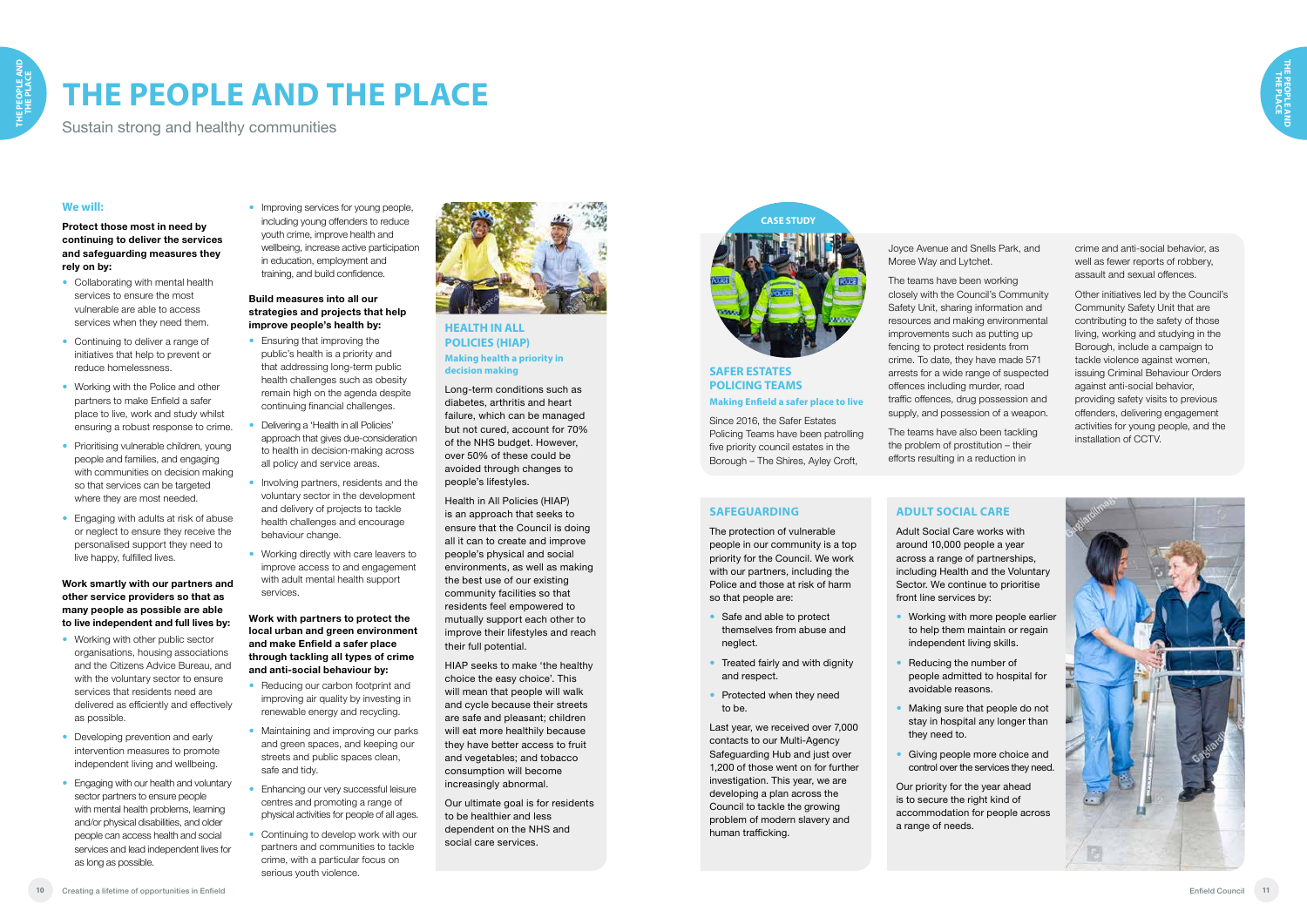

# **THE PEOPLE AND THE PLACE**

Build our local economy to create a thriving place

**Work with local businesses and partners to develop a strong and competitive local economy and vibrant town centres that benefit all residents by:**

- Providing support to retain and develop existing businesses in Enfield while helping those who are considering relocating to the area.
- Promoting the London Living Wage through procurement and engagement with businesses and effective employment practices.
- Delivering initiatives to enable our high streets and town centres to thrive and attract people to live, work and visit.

### **Support residents to take more responsibility and play a greater role in developing active communities by:**

- Collaborating with residents and businesses to expand the part they play in looking after their communities.
- Producing and providing social care services, working collaboratively with local communities to tackle loneliness and reduce dependency for those with support needs.
- Involving a wide range of residents and young people in supporting and delivering our early intervention programme for children and families, and a varied, attractive range of youth activities across the Borough.
- **Encouraging greater use of libraries** as facilities to support community participation and volunteering; job clubs and information and advice; learning environments for all ages and abilities; and micro-business development.
- **Ensuring that educational attainment** is above the national average with an aspiration to be in the top 20% of local authority areas nationally.
- Making sure every child has a school place and continuing to improve the school estate to provide a fit-forpurpose educational environment.
- Continuing with the planned expansion of provision for pupils with special educational needs and disability (SEND) and developing internship and employment opportunities for young people and adults with learning disabilities and mental health issues.
- Making better use of employment agencies and organisations offering support for work readiness and job seeking.

- Providing strong local leadership to increase positive interaction, address issues and build resilience within local communities.
- Promoting the Borough's achievements to local, sub-regional and national organisations across the public and private sectors.
- **Embracing Enfield's market town** setting and ensuring our high streets and town centres thrive and attract people to live, work and visit.
- Providing opportunities for all communities to meet and enjoy a wide range of cultural events and activities which celebrate the Borough's diversity.



**Enable people to reach their potential through access to high quality schools and learning; and create more opportunities for training and employment by:**

### **Embrace our diversity, culture and heritage and work on reducing inequalities to make Enfield a place for people to enjoy from childhood to old age by:**

### **SCHOOLS EXPANSION PROGRAMME Providing a fit-for-purpose educational environment**

We are continuously working to meet the demand for new primary and secondary school places in the Borough, which is currently expected to peak in 2022/23. This includes increasing the capacity within special schools and the provision of education for some of the most acute special needs.

In January 2018, we opened a £10.7m new school called

### **CASE STUDY**



### Orchardside, which provides facilities for secondary school children requiring short-term support before they return to mainstream education. The new building replaces the outdated facilities housed in the school's previous buildings and provides areas for specialist and general teaching and extensive outdoor space for PE and recreation. It is also being used out of hours as a flexible space for the community.

In addition, we are developing the former Minchenden School site to provide Key Stage 4 & 5 education for 126 pupils with Autism. The £11m refurbished buildings will provide the school with specialist and general teaching spaces; separate non-teaching areas and ancillary spaces; a separate dining hall; and play areas and landscaped surroundings. Southgate College, which is situated opposite the school, will provide valuable opportunities for joint working and an easier transition to higher learning for pupils.

### **A RICH HISTORY AND CULTURE**

Enfield can trace its roots as far back as the Roman times in the early 1st Century. The Borough had grown into an important business hub by the 14th Century, and a favourite royal hunting ground by the 16th Century. It was during the 18th and 19th Centuries, Enfield made a significant contribution towards industry and science, with the construction of the Royal Small Arms Factory and the manufacturing of light bulbs and radio valves.

Following the slow decline of manufacturing, the Enfield of today has transformed itself into a creative and innovative borough, with an abundance of cultural offerings and historical sites for residents and visitors to enjoy. The Dugdale Arts Centre and Millfield Theatre offer a wide range of plays and music to choose from. In addition, there is an annual programme of festivals, fairs, sporting events and independent film screenings across the Borough. Forty Hall, built in 1632 on the former grounds of Henry VIII's Elysing Palace, is one of a number of historical sites which are a must see for visitors.

### **LIBRARIES Supporting community participation**

Enfield has four flagship libraries that can be found at Edmonton Green, Enfield Town, the Ordnance Unity Centre and Palmers Green,

## **CASE STUDY**



and along with the community, libraries are spread across the Borough. Together, they provide a wide range of library and council services alongside community activities.

Our libraries continually develop new ways of working so that we can provide a range of library services, whilst supporting initiatives that deliver health and employment outcomes, volunteering opportunities, learning and education, and access to IT and information for our residents; bringing together council services, external partners and communities to support participation, cohesion and growth.

### **TACKLING INEQUALITY**

The Council will be working over the next four years to reduce the inequality that local people experience on a daily basis. Low income is a major issue that makes it more likely that households will be claiming benefits. It also has a negative effect on people's ability to find affordable housing. This inequality is highlighted by the fact that the median income in Enfield's wealthiest ward was more than twice the income in Enfield's poorest ward (a difference of more than £25,000).

Moreover, 35,000 Enfield residents are earning an hourly rate below the London Living Wage, with 22% of children now living in low income households. People from Pakistani, Bangladeshi, mixed, black and other ethnic groups are most likely to be working in low pay jobs. Additionally, disabled people are less likely to be in work than able-bodied people and are more likely to be in low paid work. Debt is also a major issue, with residents in one area of Enfield collectively amassing over £247m in outstanding unsecured personal loans, which roughly equates to £2,000 per household in Enfield.

Our focus will be on increasing the amount of affordable accommodation for local residents; encouraging businesses to move to the Borough and employ local people; enabling people to reach their potential by providing high quality schools and more training opportunities; and reducing health inequalities and improving wellbeing.

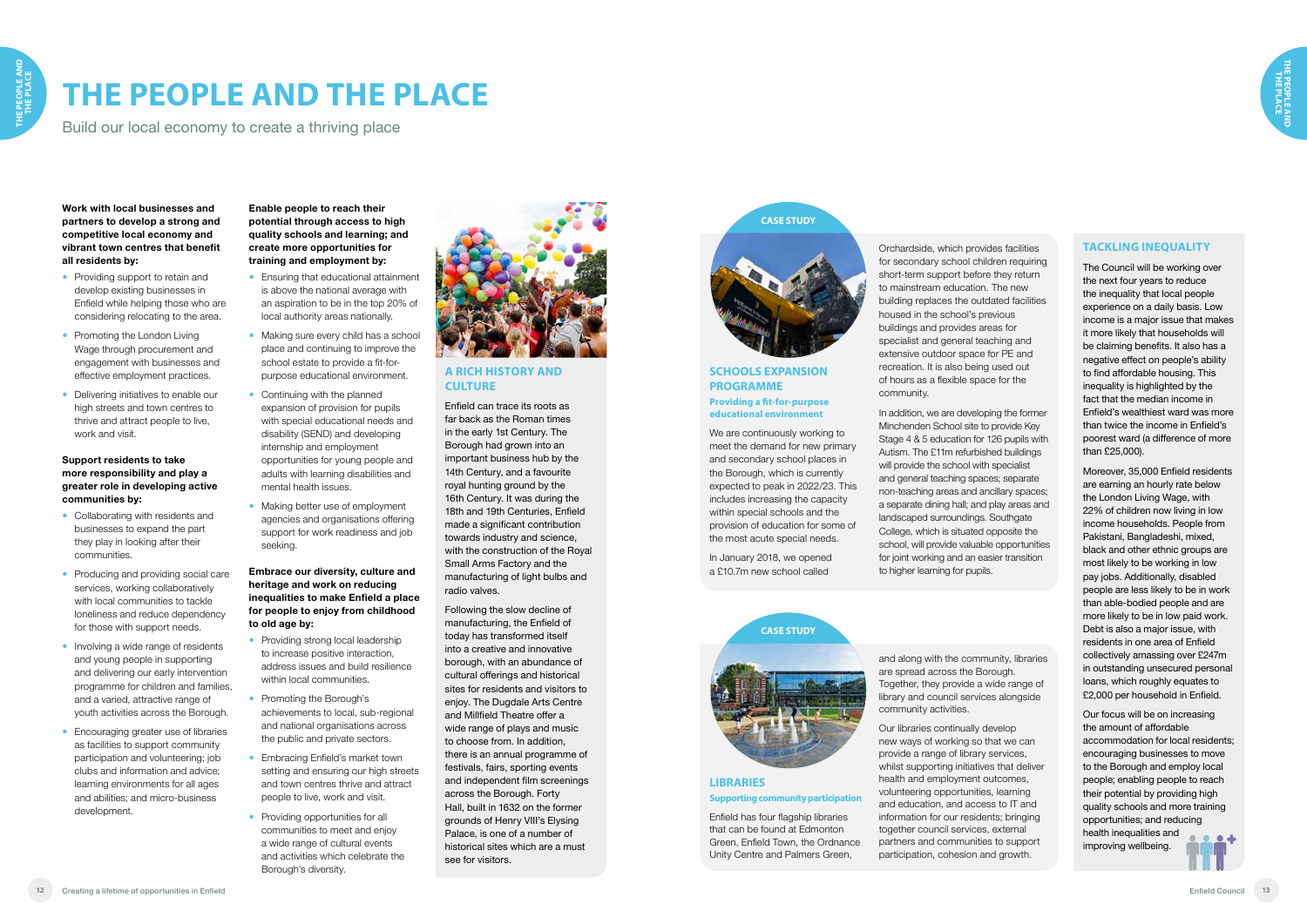

# **OUR GUIDING PRINCIPLES**

Communicate with you

### **We will:**

**Be responsive, effective and consistent in our communications with residents by:**

- Providing residents with regular communications on all council activities as well as giving them greater control over the content and frequency of updates and their preferred communications channels.
- Integrating the approach for emails, digital marketing campaigns and social media engagement whilst maintaining more traditional communications for those not able to access online channels.

- Implementing our Customer Experience Strategy to ensure that residents' interactions with the Council are positive and address their needs.
- Developing a range of ways for residents to provide feedback and ideas to develop and improve services.

### **Listen carefully to what our residents need and use this information to improve our services by:**

- Developing an overarching narrative for use across campaigns to inform key stakeholders of the benefits of working with and investing in Enfield.
- **Engaging in national, regional** and sub-regional programmes to enhance Enfield's reputation across London and beyond.
- Playing an active role in Local London and ensuring that Enfield benefits from increased devolution of decisionmaking powers and resources.



**Promote Enfield widely to ensure that the Borough receives the maximum benefit from national, regional and sub-regional programmes by:**

### **CUSTOMER EXPERIENCE STRATEGY Delivering a positive experience to customers**

Delivering services to residents and businesses, enabling people to report and request services, dealing with enquiries and enabling people to access information – are core to the business of the Council.

That's why we are developing a Customer Experience Strategy to support our aim of delivering a consistently positive experience to all our customers by 2021.

The strategy will include a promise to be friendly and helpful, clear and concise, and to act with honesty and respect.

We have already started testing our new approach and will continue to review progress to 2021 and beyond.

- **There are currently six programmes within the Customer Experience Strategy:**
- 1. Learning, development and cultural change – investing in staff across frontline services to ensure that they have the skills and support they need to deliver the customer promise.
- 2. Customer journey improvement – process and service re-design work, using what customers experience and need as our guide, starting with three journeys: planning enquiries, housing repairs, and recruitment and induction.
- 3. Customer insight and performance management – making sure staff and managers have the data we need to make effective decisions and target resources appropriately.
- 4. Demand management finding and fixing the errors that lead to high customer contact levels, as well as developing ways we can enable greater self-help and self-service.
- 5. Enhancing the digital offer for the customer – improving the website and the Enfield Connected account within it, so that customers get reliable information and resolution of service requests.
- 6. Face to face access centres – making council and partner services more accessible through libraries.

### **LOCAL LONDON**

Our work with Local London – a partnership with seven other London boroughs making the case to government for further powers and funding – has secured long-term benefits to improve the health, wellbeing and job prospects of our residents through new sub-regional programmes.

The national Work and Health Programme is now being delivered by Local London, providing better and more targeted support for local residents with health and disability challenges, who are trapped in long-term unemployment, through £39.5m of government funding.

From next year, the Government's adult education budget will be devolved to the Mayor of London, with Local London expected to play a major role in improving the educational and career prospects of young adults in Enfield and the wider sub-region.

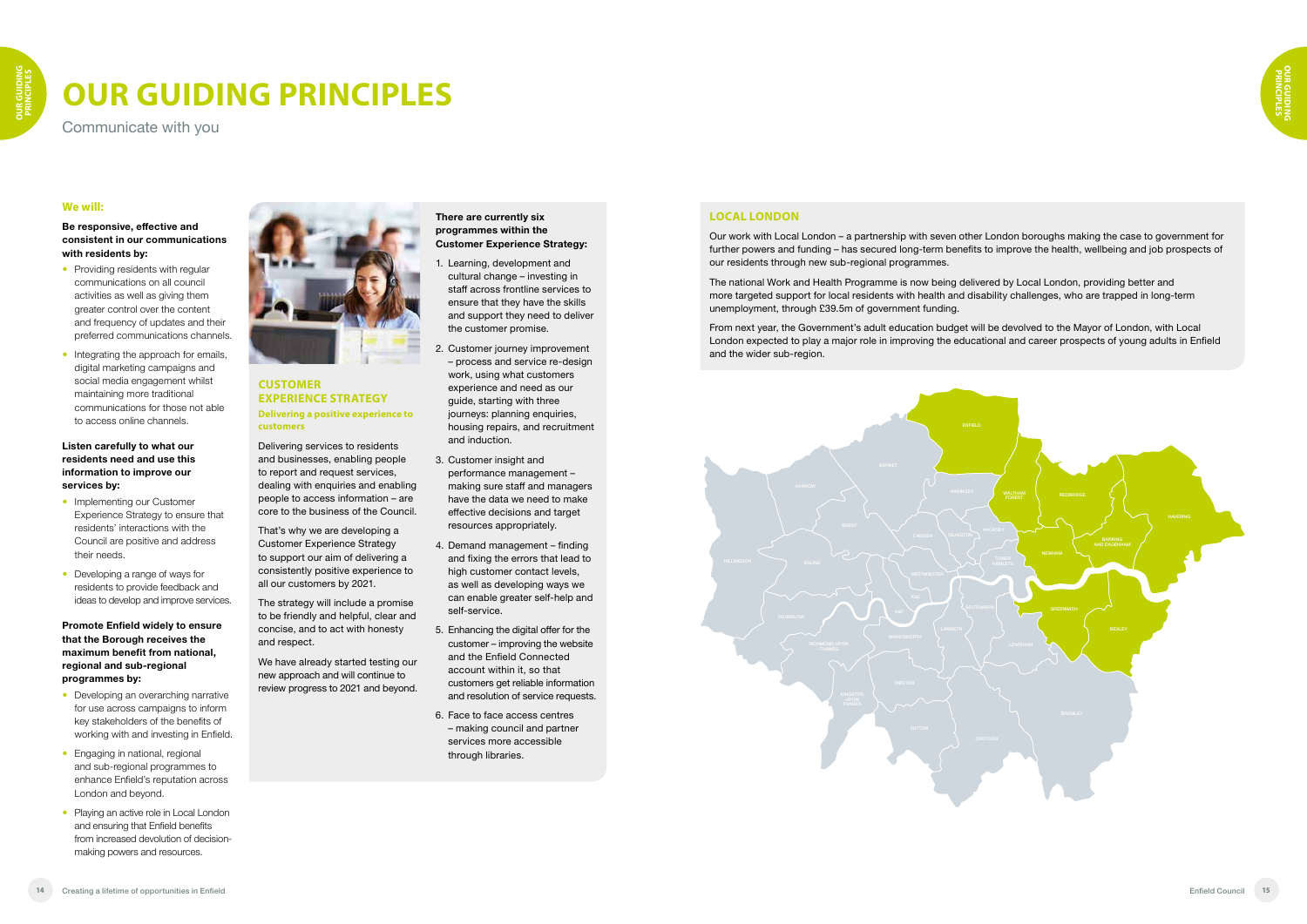# **OUR GUIDING PRINCIPLES**

Work with you

### **We will:**

**Be open and transparent about what we are able to deliver by:** 

- **Ensuring our services continue to be** effective, focused on customer need and deliver the required outcomes as simply as possible.
- Developing a clear service offer to manage residents' expectations and advising them of alternative solutions where the Council is not able to provide a specific service.
- Improving communications and collaboration with the public, private and voluntary and community sectors to provide accurate and upto-date signposting and advice.

- Engaging with parents, carers and other users to co-produce future service developments across Adult and Children's Services.
- Delivering comprehensive consultation programmes on services and taking action to address issues where required.
- Involving residents in the development of our customer service programmes.

- **Encouraging local businesses to** engage with the Council on projects that will benefit the Borough and its residents.
- Working with partners to ensure services are simple to understand and easy to access.

#### **Engage with residents to measure and evaluate our services by:**

**•** Developing innovative approaches to generating income and reducing costs to maximise our investment in front-line services.

### **Collaborate across the Borough and beyond to develop new ways of working by:**

- Developing a workforce strategy for 2018-21 that will identify the key challenges the Council faces and set out actions to ensure we are able to recruit, retain and motivate the right people with the right skills and behaviours, doing the right things.
- Using the evidence from the Cultural Audit to ensure that the Council has a greater focus on the customer, improves staff engagement and influence, makes better use of rewards and develops a fair and effective appraisal system.
- Providing staff with the most appropriate IT equipment and software and a new digital workspace to make managing work easier, whilst supporting improved internal communication and working practices.



- Continuing to make best use of all available financial resources and balance risks and opportunities.
- **Ensuring effective governance is in** place to support the efficient and smart delivery of our services.
- Maximising the procurement of services and assets to support local businesses and residents wherever possible.





#### **Value the workforce across the Borough and enable them to deliver services effectively and efficiently by:**

- Implementing a regional adoption agency and new safeguarding arrangements in line with new government legislation.
- Working closely with the voluntary and community sectors to support sustainable service provision, focus financial support on where it is needed most, encourage co-production of activities, and integrate voluntary and community activity into the Council's strategic objectives.
- Investing in core IT infrastructure and enhancing the rationalisation, integration and consolidation of business solutions to support effective services for staff, residents and customers.
- Exploring the use of software innovations to automate non-complex processes.
- Developing our growing reputation as a digital council by using technology where sensible to improve the customer experience and reduce costs.

# **OUR GUIDING PRINCIPLES**

Work smartly for you

### **We will:**

**Target resources smartly and reinvest income wisely to deliver excellent value for money and reduce inequality by:**

**Develop new partnerships across the public, private, voluntary and community sectors to deliver better outcomes for residents by:**

#### **Increase access to digital services and transactions and make better use of data to understand the needs of our residents by:**





**NEW WAYS OF WORKING**

Like many other local authorities in the UK, we are facing unprecedented and continued pressure on our finances, which has forced us to act more commercially to ensure we keep delivering the services our residents need and deserve.

That's why we have invested £124m in Housing Gateway, a local property company which has bought and refurbished more than 500 properties in Enfield, to help more than 3,000 households living in temporary accommodation, to find permanent homes they can genuinely afford to live in – saving the Council more than £4.3m to date.

We have also set up Independence and Well Being Enfield, a private company launched in 2016, which delivers high quality services, encouraging elderly residents and those with disabilities to live independently, while also generating revenue for the Council by offering these services to other organisations in the Borough.

### **CULTURAL AUDIT Changing the way we work**

Over recent years – in response to the continued pressure on our finances and increasing demand from residents – the Council has had to transform the way it operates and delivers services. However, it was felt that the culture of the organisation and the way staff worked had not kept pace with these changes. A recent staff survey showed that there was general agreement that people wanted to work in an organisation where they felt empowered to make decisions, be innovative, open and honest, felt supported, and would work together to resolve problems. Staff felt that at present these behaviours were not being actively encouraged.

60% of our staff live in the Borough. They are vital to delivering a good customer experience and therefore, we are developing a culture change programme to transform the way we work. Staff at all levels are involved in designing initiatives that will enable people to work in a way that encourages new ideas, improves the way services are run, delivers a better experience for customers, keeps staff happy and motivated, and rewards hard work.

**Driving Efficiency Through Technology Award Winner**

### **DIGITAL ENFIELD Providing digital infrastructure to connect people**

We want to establish a world class digital infrastructure in Enfield that benefits everyone – to provide fast, reliable and future-proofed digital connectivity for the future well-being of our residents, businesses and public services.

That's why we are developing a Digital Enfield Strategy to help us embed a digital approach to all policies in order to support the needs of residents, employers and partners by improving digital skills; connecting people to employment pathways; and providing infrastructure and connectivity to attract new businesses to Enfield. Progress will be reviewed in 2020.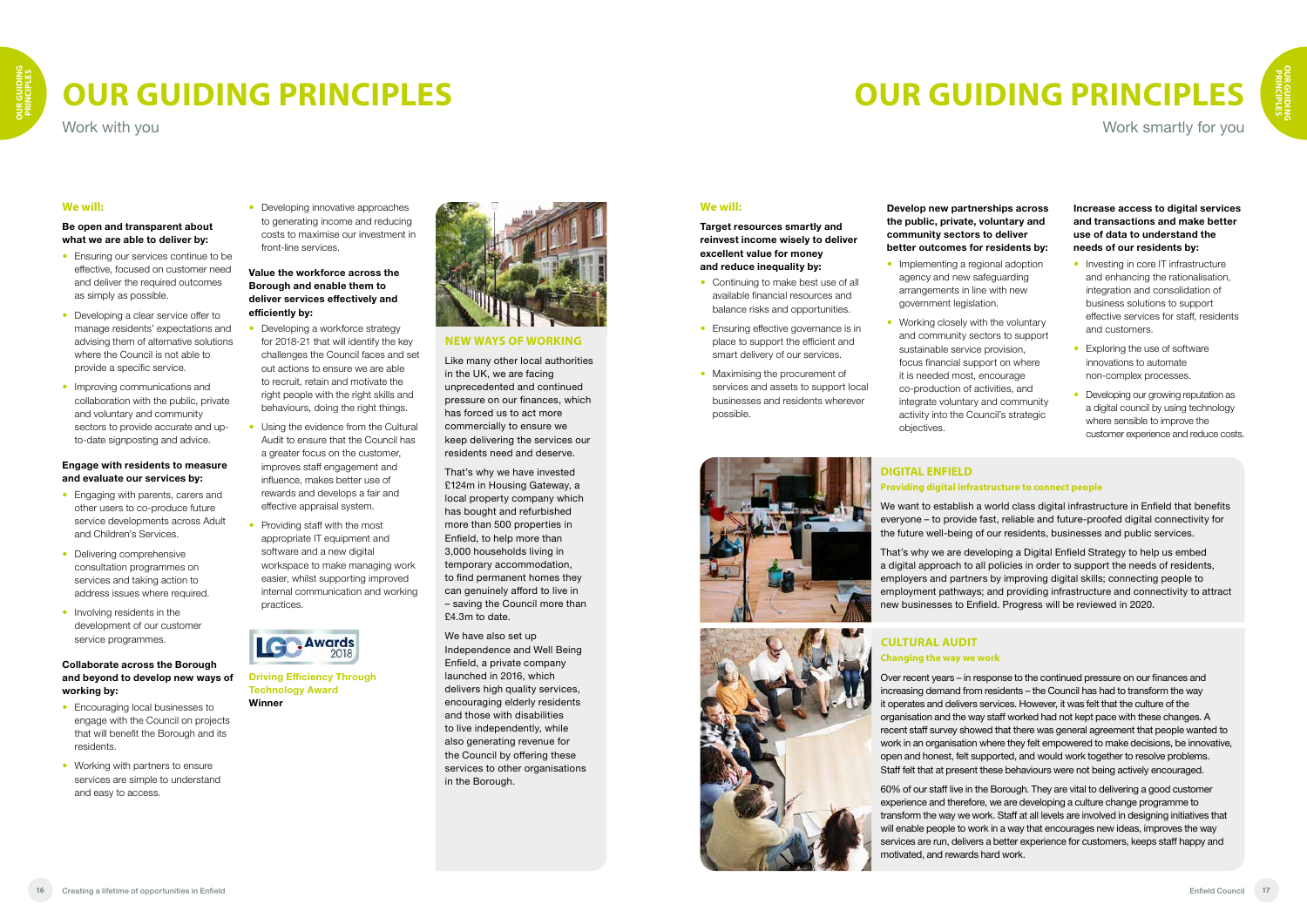円

# **DELIVERING DIFFERENTLY**







### **Over 1,000 £6bn new homes**

at Ponders End by 2026

## **16**

 $\overline{O}$ 

 $\mathbf{f}$ 

new police officers funded to keep our housing estates safer

## **192**

frontline health and care staff received Making Every Contact Count training in 2018

## **Customer Experience Strategy**

to deliver consistently positive customer experience by 2021

## **2,500**

people supported by Health Trainers to make lifestyle changes

## **New rail station**

 $\Box$ 

**KG** 

at Willoughby Lane in 2019 as part of Meridian Water development

**Over 40km** of safe and secure cycle routes to improve connectivity in the Borough

### **623**

trees planted in 2018 and at least 400 more planned

## **Over £1m**

being invested by the Council and its partners to reduce Enfield's carbon footprint by 2025

## **Enfield selected**

to host de-stigmatisation Hub, to improve resilience for emotional and mental health wellbeing, as part of Thrive LDN programme



 $\overline{\phantom{a}}$ 

 $\lambda$ 

**7,000** people seen and supported

## **More than 1200 £4.3m**

each year by Enfield's Drug and Alcohol treatment service

### **Over 5,000** babies and mothers visited by Health Visitors each year

## **2018 Winner**

Driving Efficiency Through Technology LGC awards

## **£4.2m**

refurbishment of Edmonton Green Library – 20,000 books, state of the art IT and free wifi, study space and a dedicated museum

## **£39.5m**

government funding for Local London to provide more targeted support for residents with health and disability challenges

## **£377,000**

awarded by Home Office to Community Safety Team to fund a tailored service to those fleeing domestic abuse

Alma Estate redevelopment, delivering 993 new homes, jobs, shops and community facilities

## **additional school places**

## **£150m Aspiration to be in top 20%**

for children with special needs provision

## **£550,000**

saved per year from reducing and dimming street lights

local authority areas nationally for educational attainment

value of Meridian Water, delivering 10,000 new homes and thousands of new jobs for the Borough

 saved in temporary accommodation costs through 500 properties purchased by Housing Gateway

## **£290,000**

뜨

囯

saved per year by investing in more energy efficient office buildings

OП